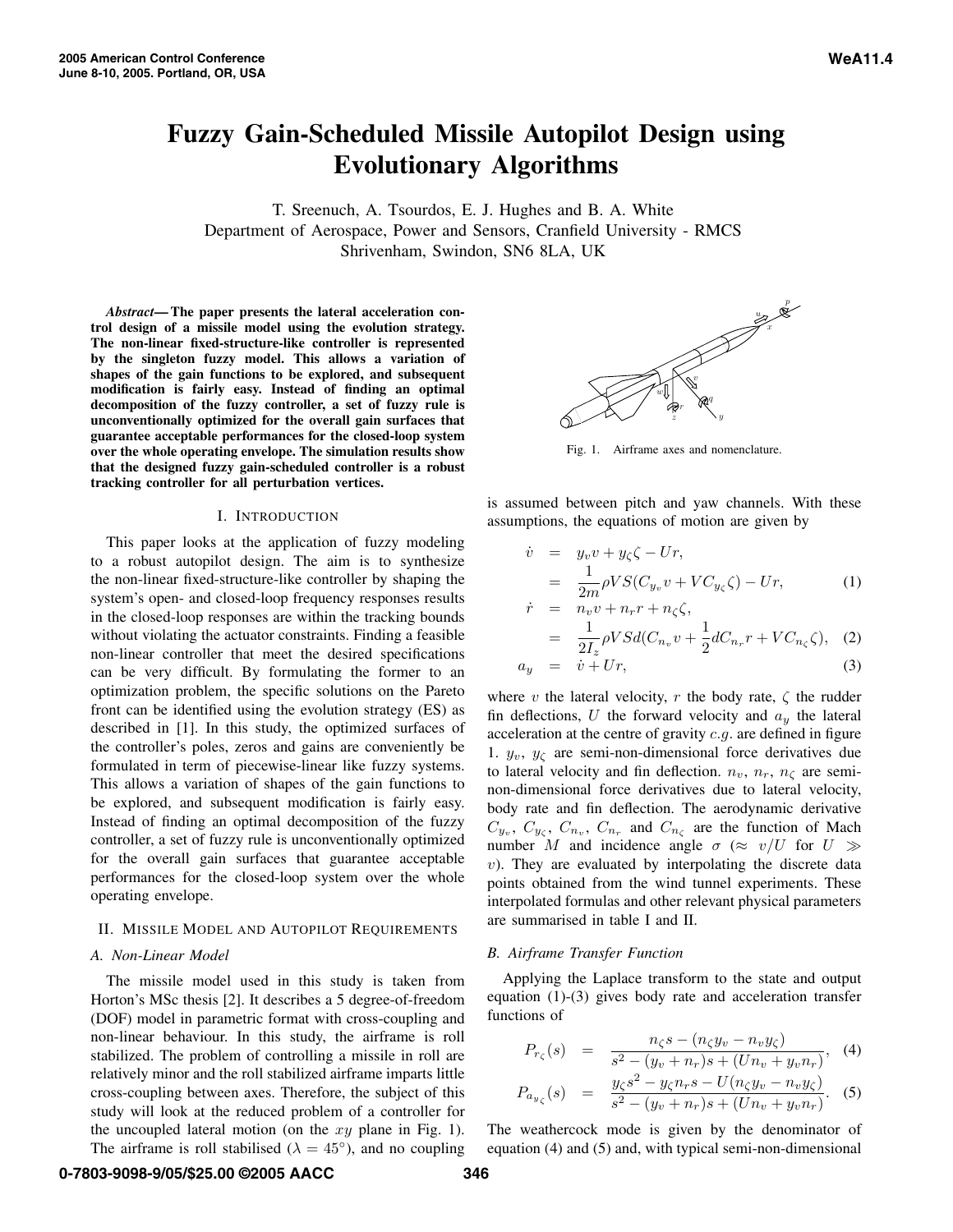| Symbol           | Meaning                | Value                                  |
|------------------|------------------------|----------------------------------------|
| $\boldsymbol{a}$ | Speed of sound         | $340 \text{ m/s}$                      |
| $\rho$           | Air density            | $1.23 \text{ kg/m}^3$                  |
| $\boldsymbol{d}$ | Reference diameter     | $0.2 \text{ m}$                        |
| S                | Reference area         | $0.0314 \text{ m}^2$                   |
| m                | Mass                   | $150$ kg full                          |
|                  |                        | 100 kg all burnt                       |
| $I_z$            | Lateral inertia        | 75 kg $\cdot$ m <sup>2</sup> full      |
|                  |                        | 60 kg $\cdot$ m <sup>2</sup> all burnt |
| $x_{cg}$         | Centre of gravity      | $1.3 + m/50$                           |
| $x_{cp}$         | Centre of pressure     | $1.3 + 0.1M + 0.3\sigma$               |
| $x_f$            | Fin centre of pressure | $2.6 \text{ m}$                        |
| $x_m$            | Static margin          | $x_{cg}-x_{cp}$                        |
| $x_f$            | Fin moment arm         | $x_{cq}-x_f$                           |

TABLE I PHYSICAL PARAMETERS.

| Corresponding<br>force or moment | Aerodynamic<br>derivative | Interpolated formula                |
|----------------------------------|---------------------------|-------------------------------------|
|                                  |                           |                                     |
| Side force                       | $\mathcal{U}_v$           | $-26 + 1.5M - 60 \sigma $           |
|                                  | $\cdot \cdot u_{\infty}$  | $10 - 1.4M + 1.5\sigma$             |
| Yawing moment                    | $C_{n_n}$                 | $s_m C_{y_n}$ , where $s_m = x_m/d$ |
|                                  | $\cup_{n_{r}}$            | $-500 - 30M + 200 \sigma $          |
|                                  | $\cdot$ in.               | $s_f C_{y_c}$ , where $s_f = x_f/d$ |

TABLE II AERODYNAMIC DERIVATIVES.

derivatives, shows the polynomial to be lightly damped with a weathercock frequency that is dominated by the term  $Un_v$ .

# *C. Autopilot Configuration*

The lateral autopilot configuration used in this paper is shown in Fig. 2, where  $F(s) = 98700/(s^2 + 445s + 98700)$ 



Fig. 2. 2 DOF autopilot configuration.

is the fin servo dynamics with maximum fin angle of  $\pm 0.3$  rad and rate of  $\pm 15$  rad/s,  $H_r(s) = 253000/(s^2 +$  $710s + 253000$ ) is the rate gyro dynamics, and  $H_{a_n}(s) =$  $394800/(s^2+890s+394800)$  is the lateral accelerometer dynamics. The accelerometer is placed at a position displaced from the missile's c.g., 0.7 m aft the nose. This produces measured acceleration  $a_{y_m}$  that contains component of angular acceleration of

$$
a_{y_m} = a_y + l_a \dot{r},\tag{6}
$$

where  $l_a$  is the accelerometer moment arm from the c.g. The control structure incorporates a lag-lead in the error limb and is closed around acceleration feedback with body rate feedback used to improve the closed-loop stability. With an additional pre-filter, there is no direct relationship

the stability margins of the feedback system and its timedomain response (in practice, it is very important to have it). The autopilot is designed by setting  $K_r$  the gyro gain,  $C(s)$  the lag-lead compensator and  $D(s)$  the pre-filter to have acceptable closed-loop frequency-domain tracking performances.

Define  $P_{a_{y_r}}(s) = a_y(s)/r(s)$ ,  $G(s) = -C(s)F(s)/(1 K_rF(s)P_{r_\zeta}(s)H_r(s)$ , and  $H(s) = (l_asP_{a_{y_r}}^{-1}(s) +$  $1/H_{a_{\nu}}(s)$ . The following key transfer functions will be used throughout:

1. The open loop transfer function

$$
L(s) = G(s)P(s)H(s).
$$
\n(7)

2. The sensitivity function

$$
S(s) = \frac{1}{1 + L(s)}.
$$
 (8)

3. The tracking transfer function

$$
T(s) = D(s)G(s)P_{a_{y_c}}(s)S(s).
$$
 (9)

4. The control sensitivity function

$$
Q(s) = D(s)G(s)S(s).
$$
\n(10)

# *D. Closed-Loop Performance Specifications*

The autopilot is required to track a lateral acceleration demand  $a_{y_d}$  over the whole flight envelope, where  $|a_{y_d}| \leq$  $500 \text{ m/s}^2$  is constrained by limitations on the airframes structural integrity. It must be as robust to the variation in fuel state and airframe parameter estimation errors. It should also be stable in the presence of fin servo non-linearities. A list of performance specifications for a step input is given in the mixed time- and frequency-domain using familiar figures as follows: [2]

- 1. Bandwidth  $\omega_{-3 \text{ dB}} > 40 \text{ rad/s}$  (1.5 times the weathercock natural frequency),
- 2. Settling time variation  $|\delta_{t_s}| \leq 0.05$  s,
- 3. Steady state error  $e_{ss} \leq 10\%$ ,
- 3. Overshoot  $M_p \leq 10\%$ ,
- 4. Gain margin  $GM \geq 9$  dB, Phase margin  $PM \geq 40^{\circ}$ .

#### III. DESIGN OF LATERAL MISSILE AUTOPILOT

#### *A. Uncertainty Model*

As is shown in equation (4) and (5), the semi-nondimensional aerodynamic derivatives contribute to the variation of coefficients of transfer functions, which lead to the multiple linear models when describing the different operating conditions.

In this missile study, the solid propellant motor is capable of a boost-coast thrust profile. The thrust is modeled by a specific impulse of duration 3.5 s in which the increment velocity during boost is seen to range form Mach 1.8 to 3.9. The missile mass and inertia are modeled as linear functions of the propellent burn. The mass variation as a function of Mach number is shown in Fig. 3.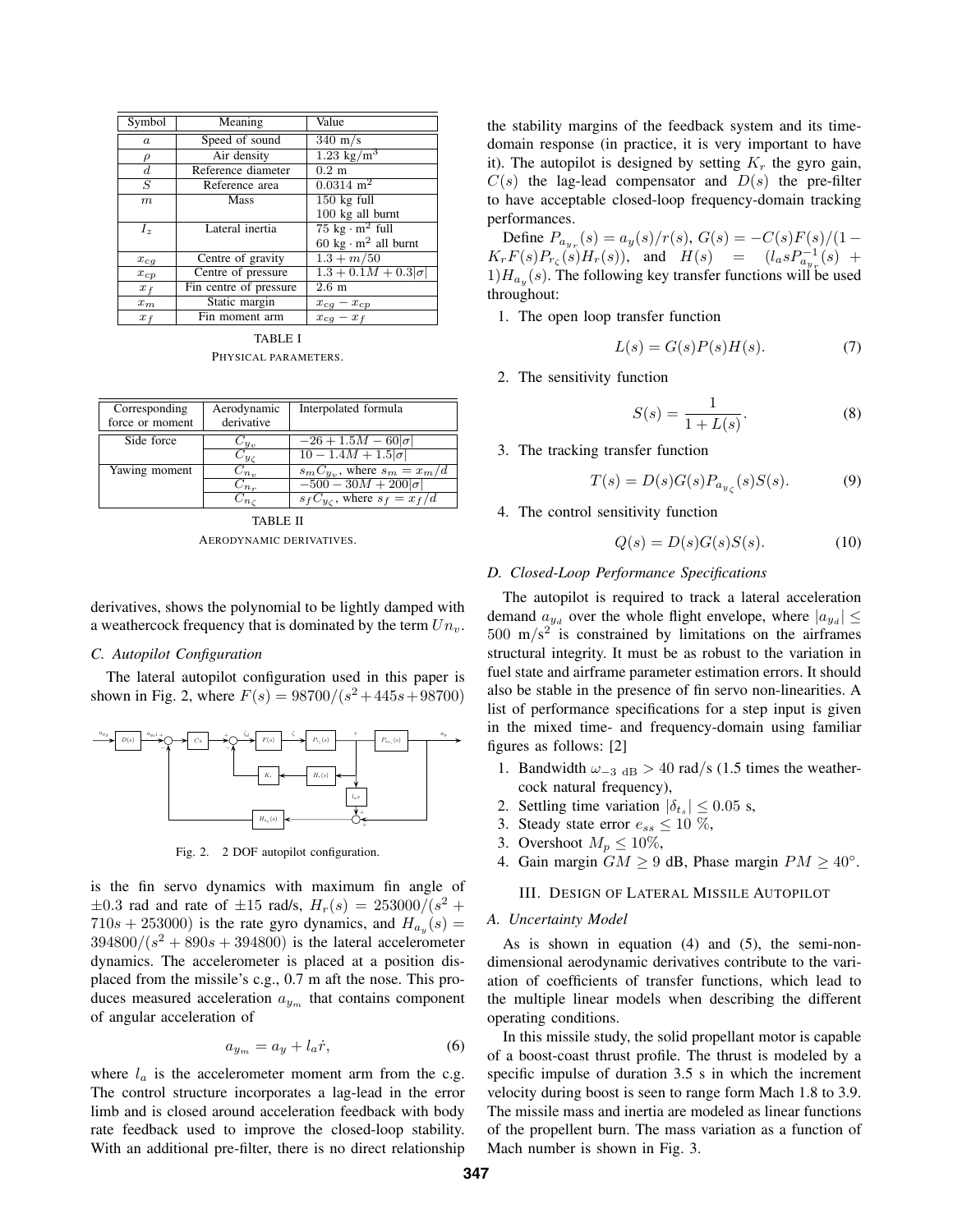

Fig. 3. Mass variation.

The aerodynamic derivatives can be evaluated with good accuracy from the wind tunnel experiment. However, the resulting evaluations can only be regarded as estimates of the exact values. In this missile study, the degree of confidence associated with the derivative estimates is assumed to be  $\pm 5\%,$  i.e.  $-0.05 \leq \Delta_{x_{cp}}, \Delta_{C_{y_v}}, \Delta_{C_{y_\zeta}}, \Delta_{C_{n_r}} \leq 0.05$ .

# *B. Measures of Performance*

*1) Asymptotic Stability:* The stability of the closedloop system can graphically be checked using the Nyquist plot or Nichols chart. However, it is numericly difficult. In this paper, the stability of the closed-loop system is simply determined by solving the roots of the characteristic polynomial. The function

$$
C_0 = \begin{cases} 0 & \text{if } S(s) \text{ is asymptotically stable,} \\ 1 & \text{otherwise,} \end{cases}
$$
 (11)

To ensure internal stability, we must guarantee not only stability of  $S(s)$  but also that there is no RHP pole-zero cancellation when  $L(s)$  is formed. One way to achieve this is it is desired that minimum phase and stable controller  $C(s)$  is designed.

*2) Gain and Phase Margins:* A look at the inverted Nichols chart in Fig. 4 qualitatively reveals that gain and phase margins decrease as the values of the contours of constant  $|S(j\omega)|$  increases. For instance, if  $|S(j\omega)| \leq 3$  dB,



Fig. 4. Inverted Nichols chart.

then  $GM > 10$  dB and  $PM > 40°$  are guaranteed. [3]

Adopting these relationships, the gain-phase margin based cost function can be given by

$$
O^{(1)} = \max_{\omega} \frac{|S(j\omega)| - M_0}{M_r - M_0},
$$
\n(12)

where  $M_0 = -6$  dB, and  $M_r$  is the admissible resonant peak of the sensitivity function  $S(j\omega)$ .

*3) Tracking Error:* The system's tracking performance specifications are based upon satisfying all of the frequency forcing functions  $|B_U(j\omega)|$  and  $|B_L(j\omega)|$  shown in Fig. 5a. They represent the upper and lower bounds of tracking



Fig. 5. Ideal and augmented tracking models.

performance specifications whom an acceptable response  $|T(j\omega)|$  must lie within. However, the difference between  $|B_U(j\omega)|$  and  $|B_L(j\omega)|$  is required to increase with increasing frequency. This can be achieved by augmenting  $B_U(s)$  with a zero as close to the origin as possible without significantly affecting the time response (see Fig. 5b). The spread can be further increased by similarly augmenting  $B<sub>L</sub>(s)$  with a real negative pole. [4]

Following this design concept, the tracking boundaries based cost function can be defined by

$$
O^{(2)} = \max_{\omega} \left\{ \frac{|T(j\omega)| - |T_0(j\omega)|}{|B_U(j\omega)| - |T_0(j\omega)|}, \frac{|T_0(j\omega)| - |T(j\omega)|}{|T_0(j\omega)| - |B_L(j\omega)|} \right\}, (13)
$$

where  $|T_0(j\omega)|$  is the nominal tracking model.

*4) Actuator Rate Limit:* Another issue that must be addressed in the autopilot design is the fin time responses that contain a saturation in both rate and deflection. They can be examined in relation to the maximum lateral acceleration that can be commanded at each flight condition throughout the operating envelope. In this missile study, the fin rate limit is only considered. The fin deflection is unlikely to saturate in this case. However, there are no exact analytical means for translating the magnitude response of a transfer function into its step time response. Thus, an estimate of the resulting fin rate has to inevitably be obtained by simulating the impulse response of  $Q(s)$ .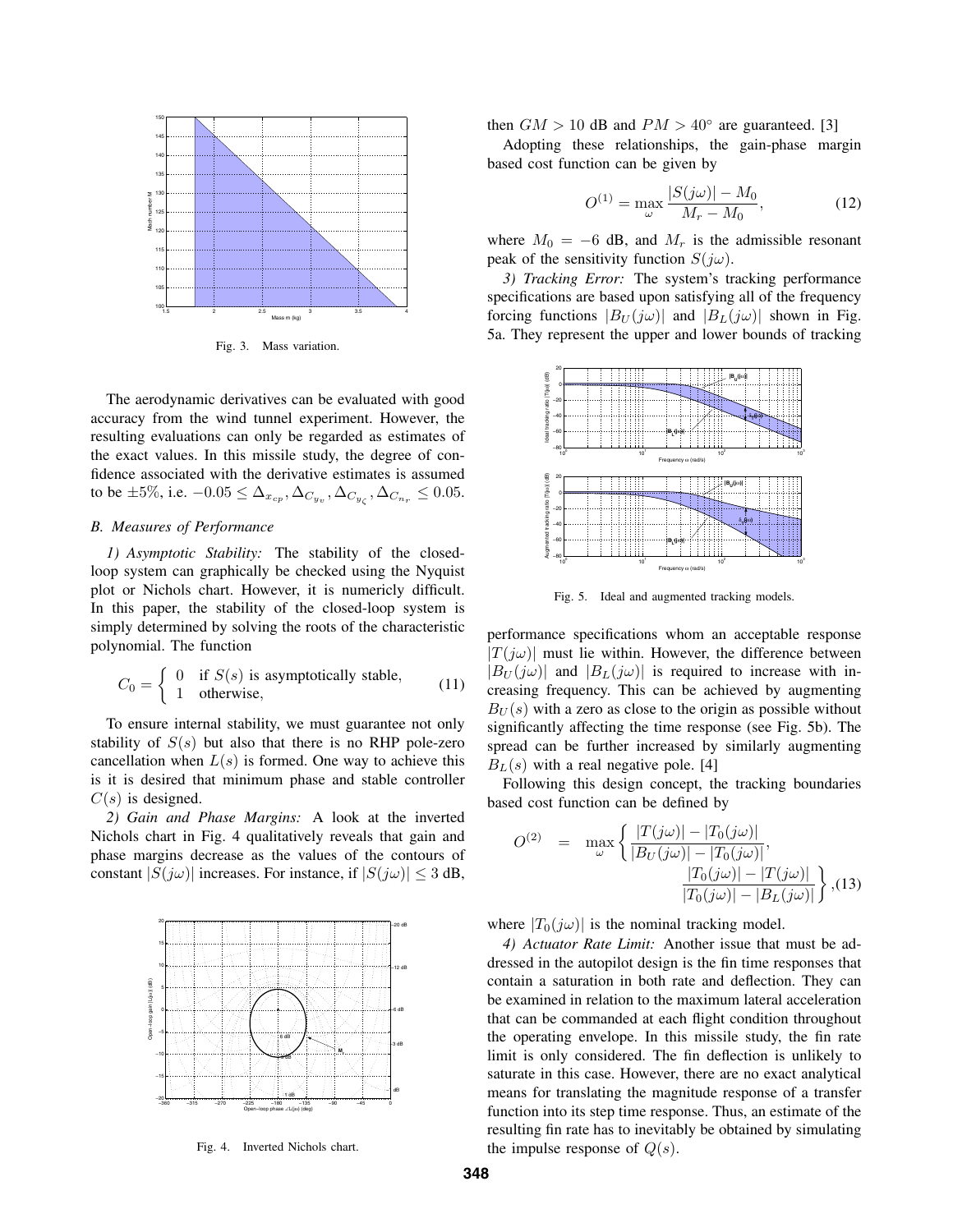Then, the fin rate limit based cost function can be given by

$$
O^{(3)} = \sup_{0 \le t} \frac{\dot{\zeta}(t)}{R},
$$
 (14)

where  $R$  is the allowed fin deflection rate for a unit-step command.

# IV. FUZZY GAIN-SCHEDULED CONTROLLER

## *A. Fuzzy System as Piecewise-Linear Interpolation*

It remains to determine a scheduling algorithm for selecting the local controller to be applied. The operating regimes can conveniently be described as fuzzy sets and fuzzy inferences by which the soft transition (i.e. a kind of interpolation) between the operating regimes can be handled in a natural way. This representation is appealing since many systems change their dynamics smoothly as a function of the operating point.

In what follows, we consider a fuzzy controller described by a set of rules on the form

$$
R_i : \text{IF } x^{(1)} \text{ is } A_{i1} \text{ AND } \dots \text{AND } x^{(m)} \text{ is } A_{im}
$$
  
THEN  $y^{(1)} = b_{i1} \text{ AND } \dots \text{AND } y^{(n)} = b_{in},$  (15)

where  $i = 1, ..., N$ , N is the number rules,  $x^{(i)}$  are the antecedent variables represent the input of the fuzzy system,  $A_{ij}$  are the fuzzy sets and  $b_{ij}$  are the consequent values represent the output of the fuzzy system. This model is called the singleton model. Descriptively, each rule premise defines an operating regime and the associated rule consequent specifies the local controller valid within this region. By the appropriate restrictions of the fuzzy inference parameters, the controller's outputs inferred from the rules (5.1) can be written as

$$
y_i = \frac{\sum_{j=1}^{N} \beta_j(\vec{x}) b_{ij}}{\sum_{j=1}^{N} \beta_{ij}(\vec{x})},
$$
\n(16)

where  $\beta_i = \prod_{i=1}^m \mu_{ij}(\vec{x})$  and  $0 \leq \mu_{ij}(\vec{x}) \leq 1$  is the membership function.

In general, the characteristics of the fuzzy controller (15) are non-linear. The form of developed non-linearity relies upon the analytical form of the membership functions  $A_{ij}$ . Quite often these are defined by means of the trapezoidal or triangular membership functions that are pairwise overlapping and the membership degrees sum up to one for each domain element. Under these additional assumptions, we end up dealing with the piecewise linear input-output relationship. A univariate example is shown in Fig. 6. The knots of the piecewise linear characteristic of the controller are at the modal values of the  $A_i$ 's. The slope of the control relationship is easily computed as the ratio  $(b_j - b_{j-1})/(a_i - a_{j-1})$ . Note that, by adjusting the position of the linguistic terms or/and modifying the local control values, one can easily effect the gain of the controller that applies to this specific region.



Fig. 6. Piecewise linear characteristics of the fuzzy controller.

## *B. Parameter Characterization and Coding*

The autopilot is designed by setting  $K_r$ ,  $C(s)$  and  $D(s)$  to meet the frequency-domain requirements. In this study,  $K_r$ ,  $C(s)$  and  $D(s)$  are parametrized in terms their poles, zeros and gain. Suppose the control structure is prespecified, e.g.

$$
K_r
$$
,  $C(s) = K_p \frac{(s+z_1)(s+z_2)}{(s+p_1)(s+p_2)}$  and  $D(s) = \frac{K_d}{s+p_d}$ . (17)

Recall that an operating point is characterized by the Mach number and incidence. From Fig. 7, the input ranges are 1.8 to 3.9 for the Mach number and 0 to 0.327 rads for the incidence. With  $n$  member functions per input, then there will be  $n^2$  possible rules. The output values for each each rule are simply the constant controller's poles, zeros and gains. Hence, the fuzzy rule  $R_i$  of the system in question can be given by

$$
R_j : \text{IF } M \text{ is } A_j \text{ AND } \sigma \text{ is } B_j
$$
  
THEN  $K_r = K_{r_j} \text{ AND } ... \text{ AND } p_d = p_{d_j},$  (18)

where  $j = 1, \ldots, n^2$  and  $A_j = [M_j^-, M_j^+]$  and  $B_j =$  $[\sigma_i^-, \sigma_i^+]$  define the corresponding *j*th operating region.

In this case, the optimized parameters are the values characterizing the membership functions of the antecedents and the numerical values of the outputs. Thus, a multiparameter concatenation

$$
\vec{x} = [a_2, \dots, a_{n-1}, b_2, \dots, b_{n-1}, \bar{K}_{r_1}, \dots, \bar{p}_{d_{n^2}}], \quad (19)
$$

where  $a_i$  and  $b_i$  locate the peaks of the membership functions (see Fig. 6), forms a variable vector for the ES [5].

## *C. Fuzzy Rules Tuning*

In the simplest case, we start with a case of 2 membership functions for each of the two inputs. The (100+100)-ES was applied to tune the consequent values for each fuzzy rule. The performance of the fuzzy controller was tested over a grid of operating points shown in Fig. 7, where the number of incidence conditions required are rounded to the nearest integers.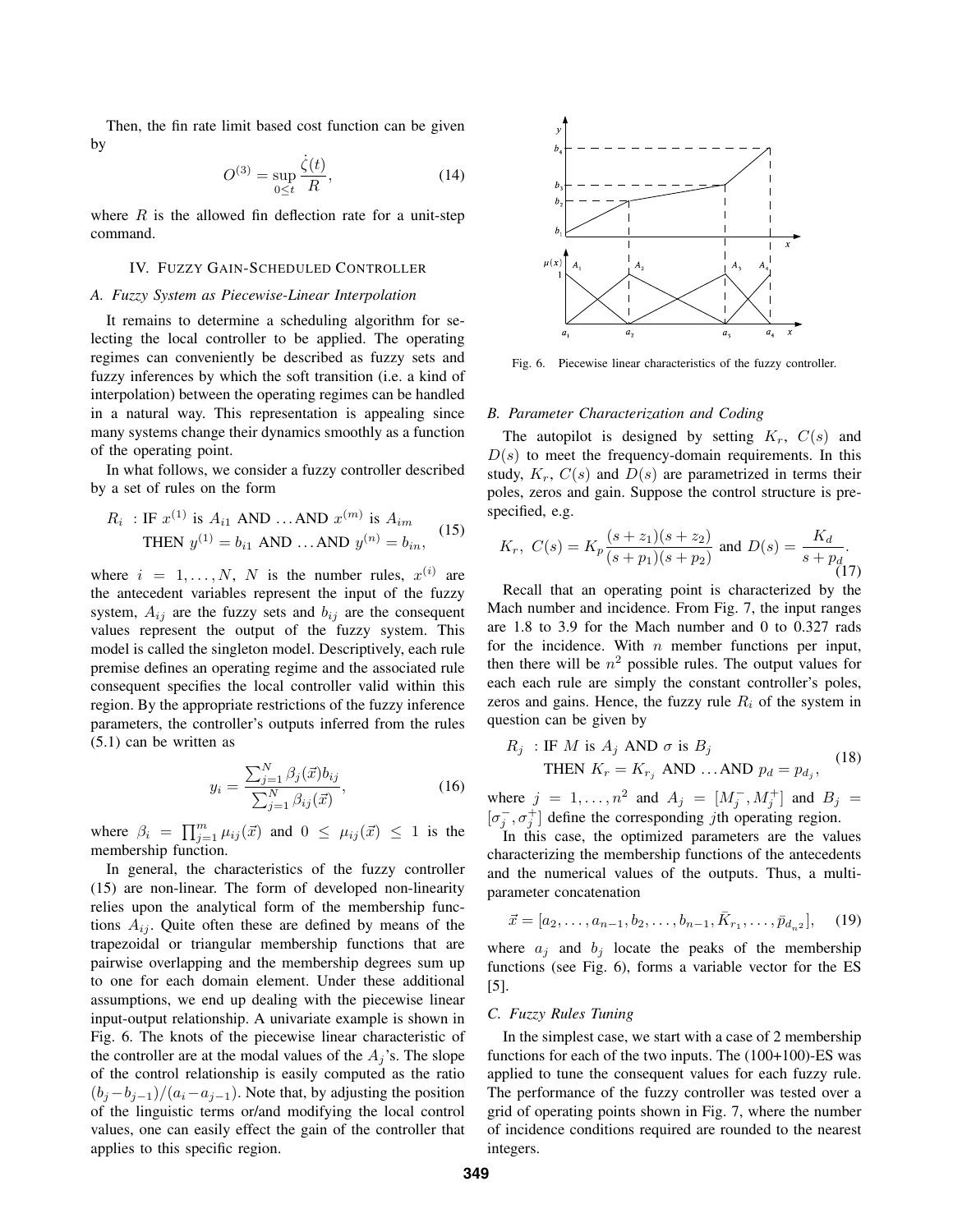

Fig. 7. A grid of operating points.

Initial finding shows that  $p_2$  are in fact outside the influence frequency range. To keep the controller proper, these far-off poles can be fixed, says, at  $\omega = 10000$ rad/s, which are sufficiently distanced from the considered frequency range. With this lag-lead structure, there is now a total of 28 optimized parameters.

It has to be noted that robustness analysis of an uncertain system can be computationally very expensive. In fact, using the vertex points is enough in robust controller design for most practical systems. To reduce the computational cost, the similar optimization process as described in [6] is followed, where addition vertices are added in each loop until an optimal solution satisfies the search critieria.

The proposed configuration was optimized, and its cumulative trade-off graph is shown in Fig. 8. The optimization time required was about 5 hours.



Fig. 8. Cumulative trade-off graph of the fuzzy controller.

# *D. Evaluation of the Design Solution*

Suppose the unity-weight min-max solution (dashed line in Fig. 8) is preferred. The associated fuzzy consequences are shown in table III. The templates of  $L(i\omega)$  are compute using the edges of the parameter box. Fig. 9 shows the Nichols plot of the resultant templates.  $L(j\omega)$  under the prescribed plant set does not encircle point in case of stable open-loop and counter-clockwise encircles if  $L(s)$ is unstable. Moreover, it lies outside the allowed contour of

|  | Knot location<br>Consequent parameters |                                                                                                                                         |
|--|----------------------------------------|-----------------------------------------------------------------------------------------------------------------------------------------|
|  | (1.8,0)                                | $K_r = 0.11$ ,<br>$C(s) = 0.047 \frac{(s + 11.496)(s + 440.734)}{(s + 2.027)(s + 10000)},$<br>$D(s) = \frac{11.45}{s + 11.315}.$        |
|  | (1.8, 0.327)                           | $K_r = 0.0964$ .<br>$C(s) = 0.034 \frac{(s + 14.073)(s + 346.444)}{(s + 1.023)(s + 10000)},$<br>$D(s) = \frac{13.181}{s + 12.178}.$     |
|  | (3.9,0)                                | $K_r = 0.037$ .<br>$C(s) = 0.023 \frac{(s + 48.086)(s + 48.069)}{(s + 1.523)(s + 10000)},$<br>$D(s) = \frac{31.788}{s + 29.932}.$       |
|  | (3.9, 0.327)                           | $K_r = 0.045$ ,<br>$C(s) = 0.0016 \frac{(s + 33.714)(s + 227.601)}{(s + 1.954)(s + 10000)},$<br>$D(s) = \frac{9.45}{\sqrt{1 + 8.876}}.$ |

TABLE III FUZZY RULES' CONSEQUENCES.



Fig. 9. Nichols template of  $L(j\omega)$ .

constant  $|S(j\omega)|$ . This suggests that the closed-loop is stable with adequate gain and phase margins. A further analysis, using the recursive grid method to obtain bode envelope for the closed-loop transfer function, dashed line in Fig. 10, reveals that this controller is indeed robust performance for all possible perturbations. The selected vertices of  $|Q(j\omega)|$ are plotted in Fig. 11. The influence of the non-minimum phase zero on  $|Q(j\omega)|$  (occurrence of the side-lope) is clearly visible.

The designed gain-scheduled controller satisfies the desired frequency domain performance specifications for all possible perturbations. The time responses of the gainscheduled controller is shown in Fig. 12. The simulation results show that the controller is a robust tracking gain-